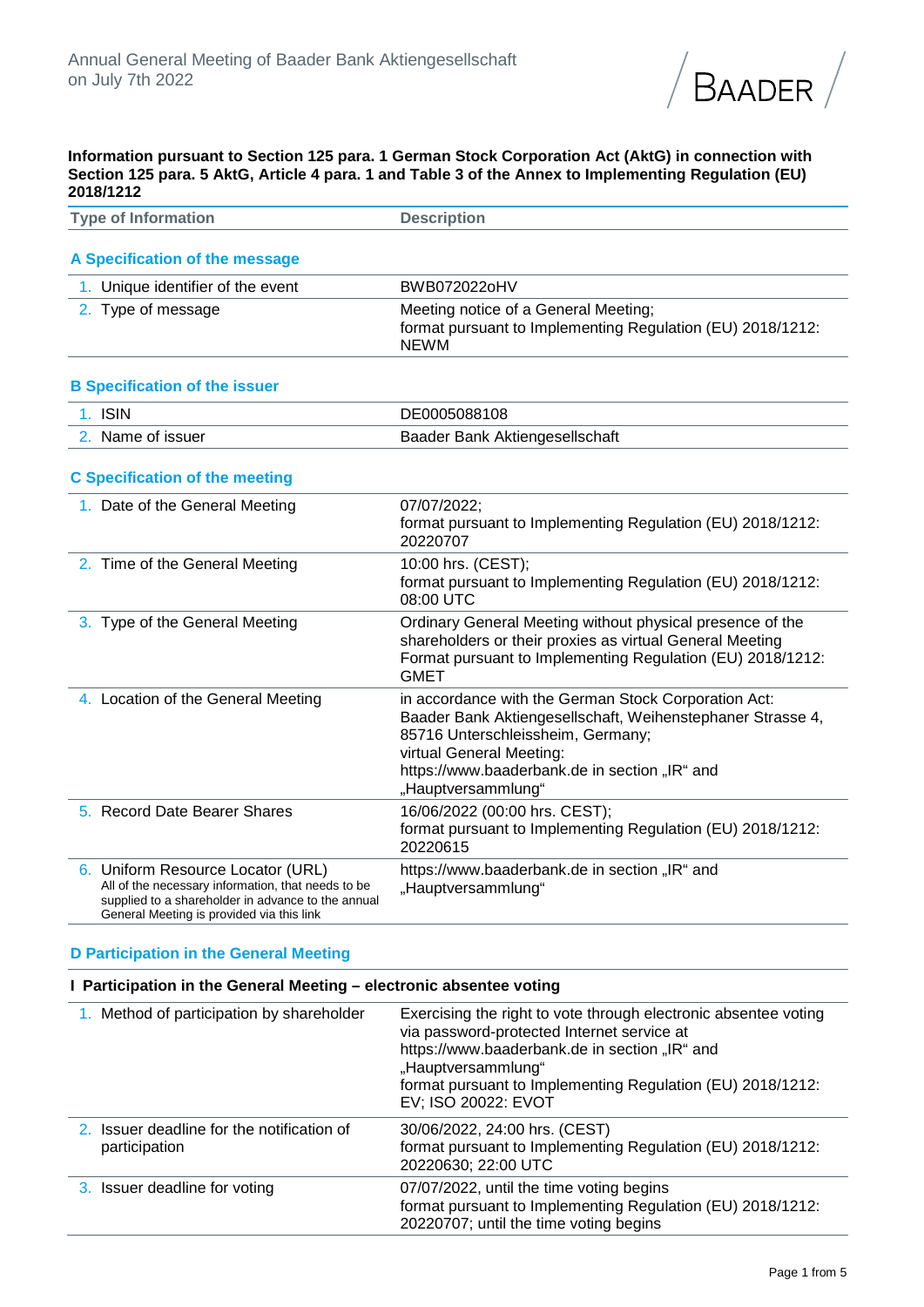

### **II Participation in the General Meeting – proxy authorisation**

| 1. Method of participation by shareholder                   | Exercising the right to vote through an authorised third party<br>format pursuant to Implementing Regulation (EU) 2018/1212:<br>PX; ISO 20022: PRXY                                                                                                                                                                              |
|-------------------------------------------------------------|----------------------------------------------------------------------------------------------------------------------------------------------------------------------------------------------------------------------------------------------------------------------------------------------------------------------------------|
| 2. Issuer deadline for the notification of<br>participation | 30.06.2022, 24:00 hrs. (CEST)<br>format pursuant to Implementing Regulation (EU) 2018/1212:<br>20220630; 22:00 UTC                                                                                                                                                                                                               |
| 3. Issuer deadline for voting                               | Exercising of voting rights via electronic absentee voting by the<br>proxy via Internet service at https://www.baaderbank.de in<br>section "IR" and "Hauptversammlung":<br>07/07/2022, until the time voting begins<br>٠<br>format pursuant to Implementing Regulation (EU) 2018/1212:<br>20220707; until the time voting begins |
|                                                             | Exercising of voting rights by the proxy through granting sub-<br>proxies and issuing instructions to the proxies appointed by the<br>Company:                                                                                                                                                                                   |
|                                                             | in writing or in text form by postal mail, telefax or email until<br>06/07/2022, 24:00 hrs. (CEST);<br>[format pursuant to Implementing Regulation (EU)<br>2018/1212: 20220706; 22:00 UTC                                                                                                                                        |
|                                                             | electronically via the Internet service<br>٠<br>https://www.baaderbank.de in section "IR" and<br>"Hauptversammlung" by 07/07/2022, until the time voting<br>begins;                                                                                                                                                              |
|                                                             | format pursuant to Implementing Regulation (EU) 2018/1212:<br>20220707; until the time voting begins                                                                                                                                                                                                                             |

## **III Participation in the General Meeting – company-appointed proxies**

| 1. Method of participation by shareholder                   | Exercising the right to vote by granting authority and<br>issuing instructions to the proxies nominated by the<br>Company;<br>format pursuant to Implementing Regulation (EU) 2018/1212: PX;<br>ISO 20022: PRXY                                                                                                                                                                                                                                                                                                                                                     |
|-------------------------------------------------------------|---------------------------------------------------------------------------------------------------------------------------------------------------------------------------------------------------------------------------------------------------------------------------------------------------------------------------------------------------------------------------------------------------------------------------------------------------------------------------------------------------------------------------------------------------------------------|
| 2. Issuer deadline for the notification of<br>participation | 30/06/2022, 24:00 hrs. (CEST)<br>format pursuant to Implementing Regulation (EU) 2018/1212:<br>20220630; 22:00 UTC                                                                                                                                                                                                                                                                                                                                                                                                                                                  |
| 3. Issuer deadline for voting                               | Granting authority (with voting instructions) to the proxies<br>nominated by the Company<br>in writing or in text form by postal mail, telefax or email until<br>06/07/2022, 24:00 hrs. (CEST);<br>[format pursuant to Implementing Regulation (EU)<br>2018/1212: 20220706; 22:00 UTC<br>electronically via the Internet service at<br>https://www.baaderbank.de in section "IR" and<br>"Hauptversammlung"" by 07/07/2022, until the time voting<br>begins;<br>format pursuant to Implementing Regulation (EU) 2018/1212:<br>20220707; until the time voting begins |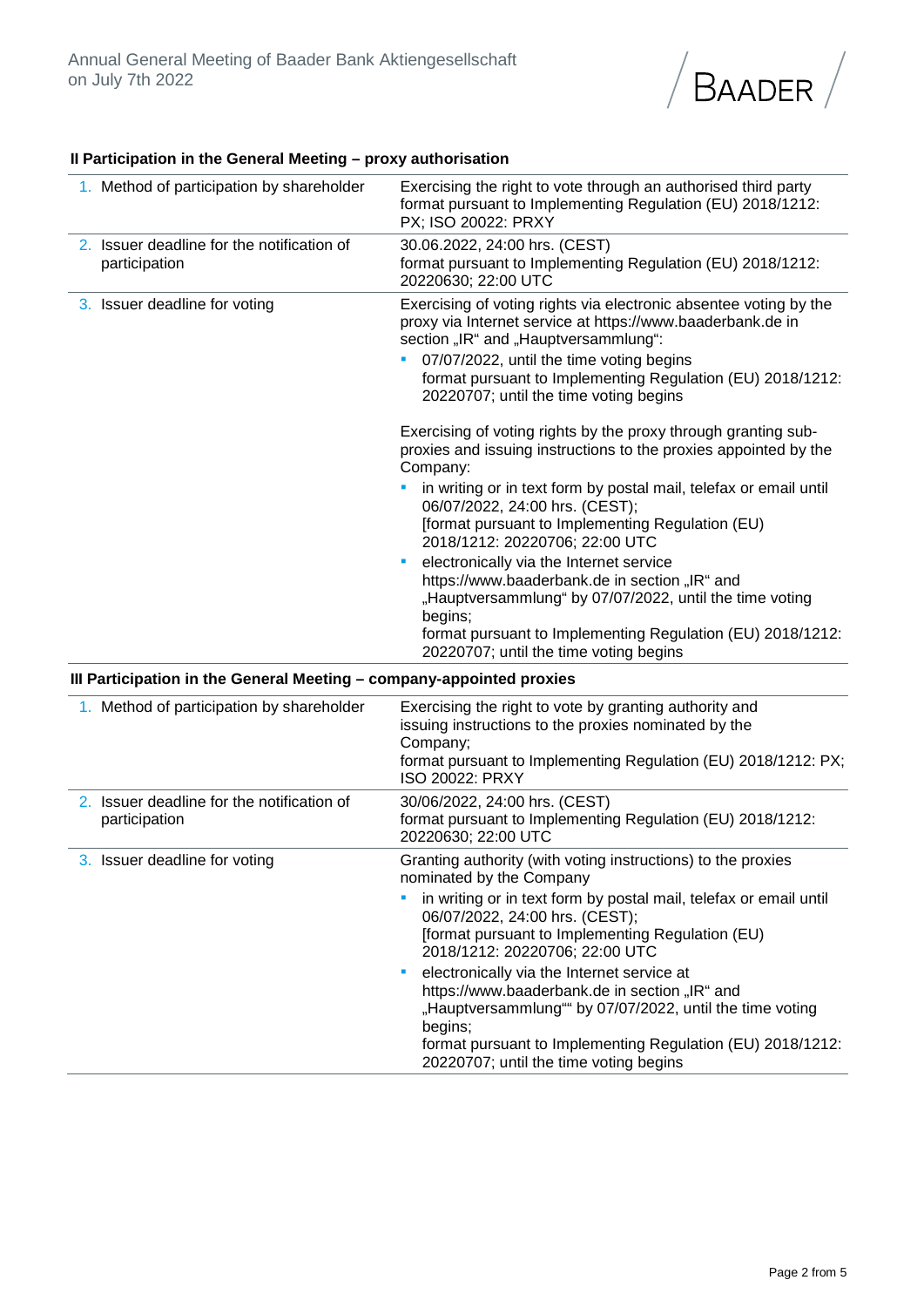

# **E Agenda**

| I Agenda – item 1                                     |                                                                                                                                                                                                                                                                                                        |
|-------------------------------------------------------|--------------------------------------------------------------------------------------------------------------------------------------------------------------------------------------------------------------------------------------------------------------------------------------------------------|
| 1. Unique identifier of the Agenda $-$ item           | 1                                                                                                                                                                                                                                                                                                      |
| 2. Title of the Agenda $-$ item                       | Presentation of the adopted annual financial statements, the<br>approved consolidated financial statements and the combined<br>management report for Baader Bank Aktiengesellschaft,<br>including the report by the Supervisory Board and the Executive<br>Board's proposal for the use of net profits |
| 3. Uniform Resource Locator (URL) of the<br>materials | https://www.baaderbank.de in section "IR" and<br>"Hauptversammlung""                                                                                                                                                                                                                                   |
| 4. Vote                                               | Binding vote;<br>format pursuant to Implementing Regulation (EU) 2018/1212:<br>BV; ISO 20022: BNDG                                                                                                                                                                                                     |
| 5. Alternative voting options                         | Vote in favour, Vote against, Abstention;<br>format pursuant to Implementing Regulation (EU) 2018/1212:<br>VF, VA, AB; ISO 20022: CFOR, CAGS, ABST                                                                                                                                                     |
| Il Agenda - item 2                                    |                                                                                                                                                                                                                                                                                                        |
| 1. Unique identifier of the Agenda $-$ item           | $\overline{2}$                                                                                                                                                                                                                                                                                         |
| 2. Title of the Agenda $-$ item                       | Resolution on the appropriation of net retained profits 2021 by<br>Baader Bank Aktiengesellschaft                                                                                                                                                                                                      |
| 3. Uniform Resource Locator (URL) of the<br>materials | https://www.baaderbank.de in section "IR" and<br>"Hauptversammlung"                                                                                                                                                                                                                                    |
| 4. Vote                                               | <b>Binding Vote;</b><br>format pursuant to Implementing Regulation (EU) 2018/1212:<br>BV; ISO 20022: BNDG                                                                                                                                                                                              |
| 5. Alternative voting options                         | Vote in favour, Vote against, Abstention;<br>format pursuant to Implementing Regulation (EU) 2018/1212:<br>VF, VA, AB; ISO 20022: CFOR, CAGS, ABST                                                                                                                                                     |
| III Agenda - item 3                                   |                                                                                                                                                                                                                                                                                                        |
| 1. Unique identifier of the Agenda $-$ item           | 3                                                                                                                                                                                                                                                                                                      |
| 2. Title of the Agenda $-$ item                       | Resolution on the discharge of the members of the Management<br>Board for the 2021 financial year                                                                                                                                                                                                      |
| 3. Uniform Resource Locator (URL) of the<br>materials | https://www.baaderbank.de in section "IR" and<br>"Hauptversammlung""                                                                                                                                                                                                                                   |
| 4. Vote                                               | <b>Binding Vote;</b><br>format pursuant to Implementing Regulation (EU) 2018/1212:<br>BV; ISO 20022: BNDG                                                                                                                                                                                              |
| 5. Alternative voting options                         | Vote in favour, Vote against, Abstention;<br>format pursuant to Implementing Regulation (EU) 2018/1212:<br>VF, VA, AB; ISO 20022: CFOR, CAGS, ABST                                                                                                                                                     |
| IV Agenda - item 4                                    |                                                                                                                                                                                                                                                                                                        |
| 1. Unique identifier of the Agenda $-$ item           | 4                                                                                                                                                                                                                                                                                                      |
| 2. Title of the Agenda $-$ item                       | Resolution on the discharge of the members of the Supervisory<br>Board for the 2021 financial year                                                                                                                                                                                                     |
| 3. Uniform Resource Locator (URL) of the<br>materials | https://www.baaderbank.de in section "IR" and<br>"Hauptversammlung"                                                                                                                                                                                                                                    |
| 4. Vote                                               | Binding Vote;<br>format pursuant to Implementing Regulation (EU) 2018/1212:<br>BV; ISO 20022: BNDG                                                                                                                                                                                                     |
| 5. Alternative voting options                         | Vote in favour, Vote against, Abstention;<br>format pursuant to Implementing Regulation (EU) 2018/1212:<br>VF, VA, AB; ISO 20022: CFOR, CAGS, ABST                                                                                                                                                     |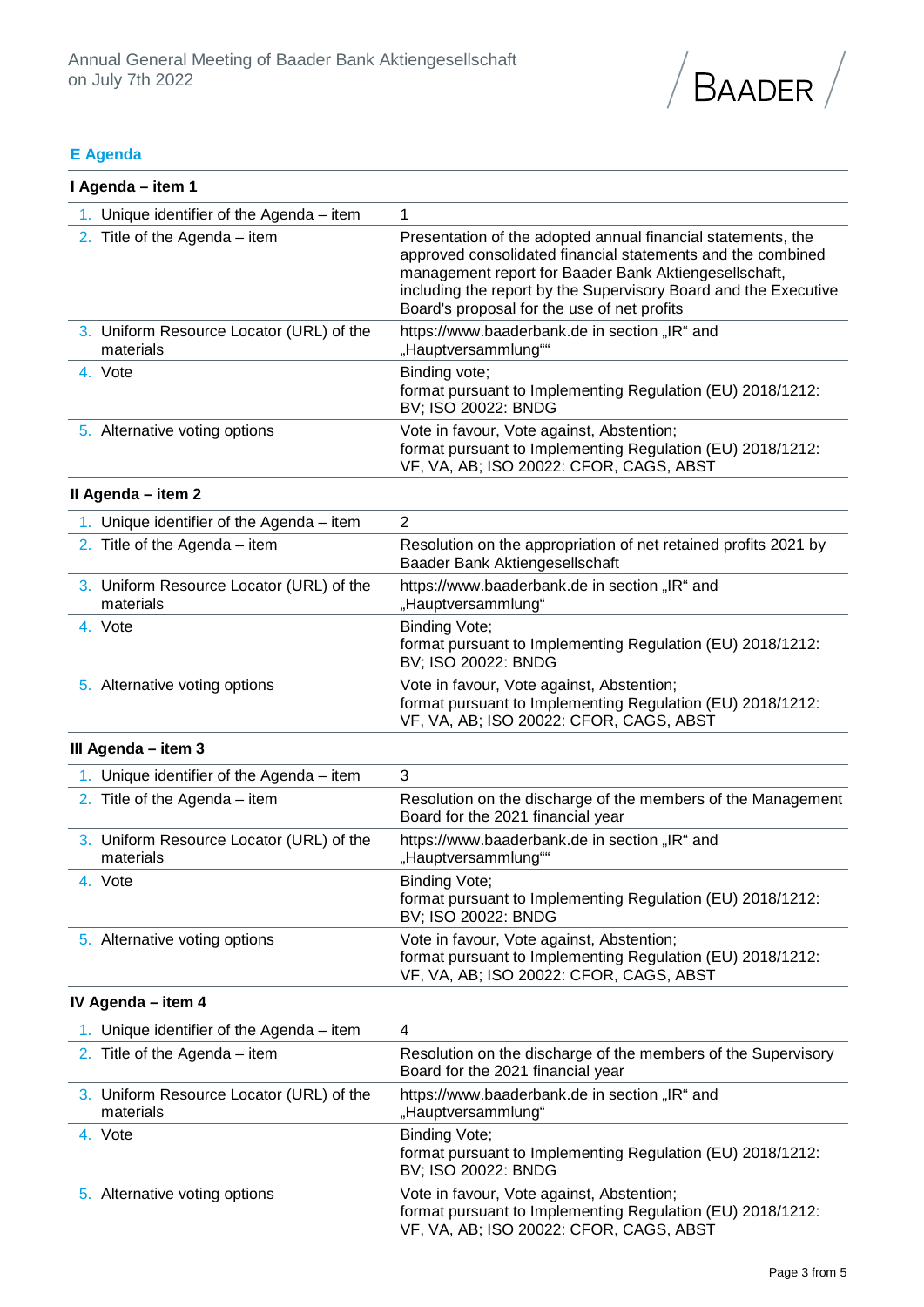

### **V Agenda – item 5**

| 1. Unique identifier of the Agenda $-$ item           | 5                                                                                                                                                                       |
|-------------------------------------------------------|-------------------------------------------------------------------------------------------------------------------------------------------------------------------------|
| 2. Title of the Agenda $-$ item                       | Resolution on the election of the auditor of the annual financial<br>statements and the auditor of the consolidated financial<br>statements for the 2022 financial year |
| 3. Uniform Resource Locator (URL) of the<br>materials | https://www.baaderbank.de in section "IR" and<br>"Hauptversammlung"                                                                                                     |
| 4. Vote                                               | Binding Vote;<br>format pursuant to Implementing Regulation (EU) 2018/1212:<br>BV; ISO 20022: BNDG                                                                      |
| 5. Alternative voting options                         | Vote in favour, Vote against, Abstention;<br>format pursuant to Implementing Regulation (EU) 2018/1212:<br>VF, VA, AB; ISO 20022: CFOR, CAGS, ABST                      |
| VI Agenda - item 6                                    |                                                                                                                                                                         |
| 1. Unique identifier of the Agenda $-$ item           | 6                                                                                                                                                                       |
| 2. Title of the Agenda $-$ item                       | Resolution on amendments to the statutes in $\S$ 8 (Rules of<br>Procedure and Resolutions), in § 13 (Convening and<br>Resolutions) and in § 15 (Remuneration)           |
| 3. Uniform Resource Locator (URL) of the<br>materials | https://www.baaderbank.de in section "IR" and<br>"Hauptversammlung"                                                                                                     |
| 4. Vote                                               | Binding Vote;<br>format pursuant to Implementing Regulation (EU) 2018/1212:<br>BV; ISO 20022: BNDG                                                                      |
| 5. Alternative voting options                         | Vote in favour, Vote against, Abstention;                                                                                                                               |

format pursuant to Implementing Regulation (EU) 2018/1212:

VF, VA, AB; ISO 20022: CFOR, CAGS, ABST